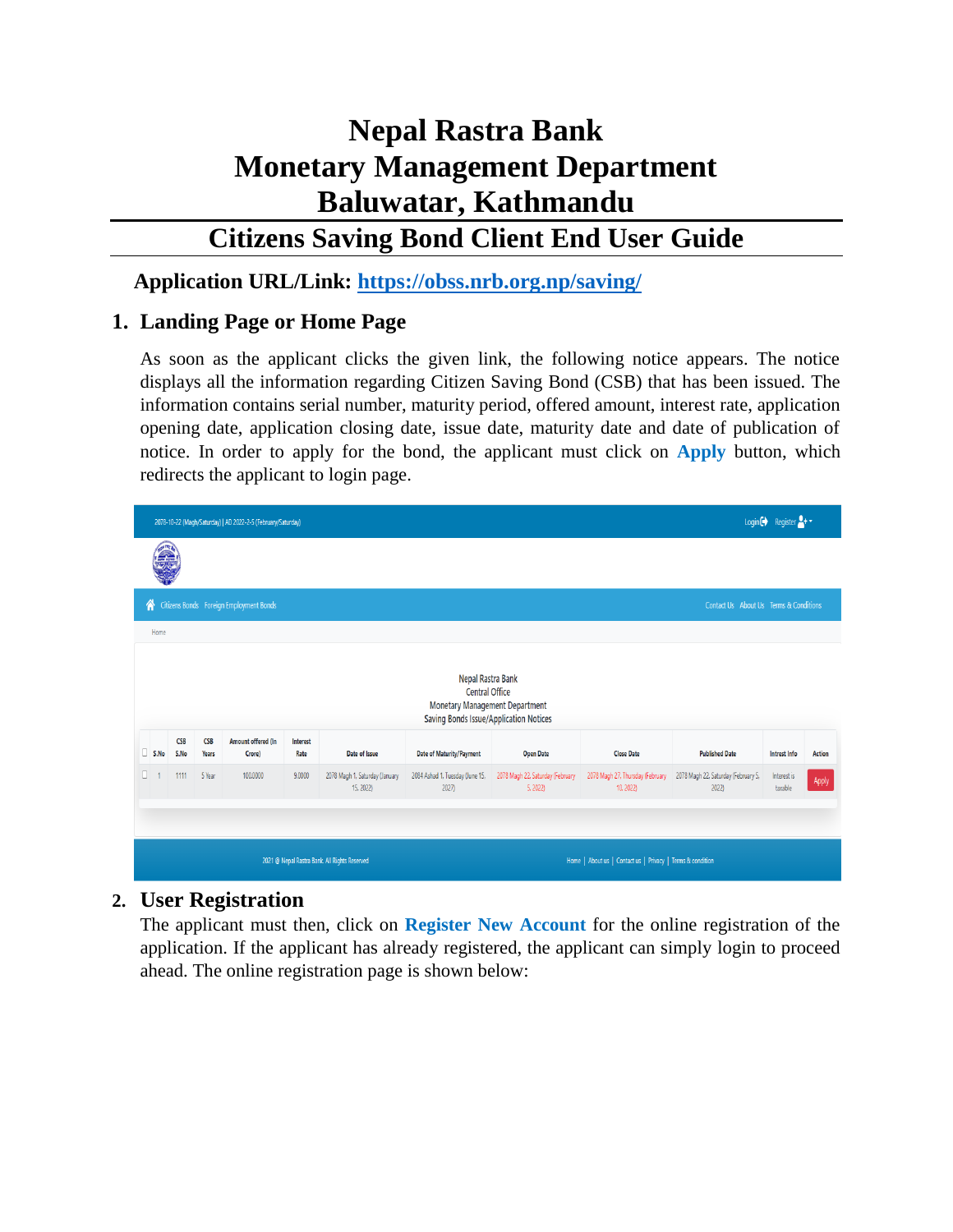| <b>User Type</b>                   | <b>First Name</b>    | <b>Middle Name</b>           |                 | <b>Last Name</b>        |
|------------------------------------|----------------------|------------------------------|-----------------|-------------------------|
| --Select any one--<br>$\checkmark$ | <b>First Name</b>    |                              | Middle Name     | <b>Last Name</b>        |
| पहिलो नाम(देवनागरीक) *             |                      | बीचको नाम(देवनागरीक)         |                 | थर (देवनागरीक) *        |
| पहिलो नाम(देवनागरीक)               |                      | बीचको नाम(देवनागरीक)         |                 | थर (देवनागरीक)          |
| <b>District</b>                    | Municipality         |                              | <b>Ward No</b>  |                         |
| --Select any one--                 | $\checkmark$         | Select Municipality          | v               | Ward No                 |
| <b>Citizenship No</b>              |                      | Date Of Birth(BS) YYYY-MM-DD | <b>Phone No</b> |                         |
| Citizenship No                     |                      | YYYY-MM-DD                   |                 | Phone No                |
| <b>Mobile No</b>                   | <b>Email Address</b> |                              |                 | <b>Temp Address</b>     |
| Mobile No                          | Email                |                              |                 | <b>Addresss</b>         |
| बुबाको पहिलो नाम                   | बुबाको मध्य नाम      |                              | बुबाको थर       |                         |
| बुबाको पहिलो नाम                   |                      | बुबाको मध्य नाम              |                 | बुबाको थर               |
| आमाको पहिलो नाम                    |                      | आमाको मध्य नाम               | आमाको थर        |                         |
| आमाको पहिलो नाम                    |                      | आमाको मध्य नाम               |                 | आमाको थर                |
| पति/पत्नीको पहिलो नाम              |                      | पति/पत्नीको मध्य नाम         |                 | पति/पत्नीको थर          |
| जीवनसाथीको पहिलो नाम               |                      | जीवनसाथीको मध्य नाम          |                 | जीवनसाथीको थर           |
| हजुरबुबाको पहिलो नाम               |                      | हजुरबुबा मध्य नाम            |                 | हजुरबुबाको थर           |
| हजुरबुबाको पहिलो नाम               |                      | हजुरबुबा मध्य नाम            |                 | हजुरबुबाको थर           |
| <b>Username</b>                    | Password             |                              |                 | <b>Confirm Password</b> |
| $^\copyright$<br><b>User Name</b>  |                      | Password                     |                 | Confirm Password        |

- a) The applicant must duly fill all the information of the registration form.
- b) All the information must be filled in the default language (English). But the Applicant's Name (Devnagari) must be filled in Nepali Unicode.
- c) The applicant must first select **User Type** during registration. The applicant can select any of the following **User Type**:
	- i. **Normal** : If the applicant wishes to apply individually.
	- ii. **Minor** : If the applicant wishes to apply on behalf of the minor.
	- iii. **Joint Or/And**: If more than one applicant wishes to apply together.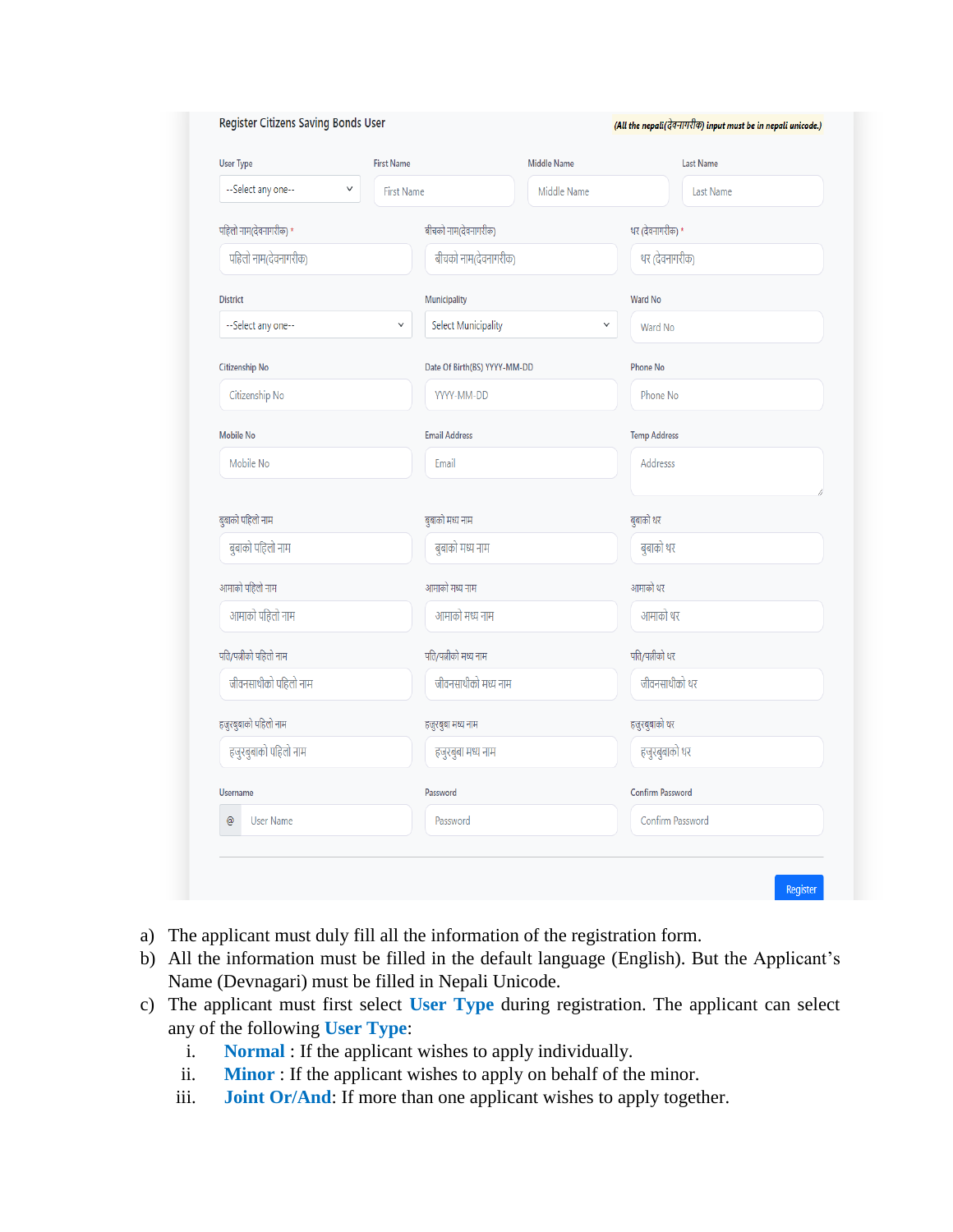- d) If the applicant selects **User Type Minor**, then the applicant must fill in the nominee's details after the information of the minor is filled.
- e) If the applicant selects **User Type Joint Or/And**, the applicant must fill in the details of all the custodian by using **Manage CSB Users** of the account.

#### **3. Apply CSB**

Once the registration is complete, the main page of the account of the applicant is displayed. This page displays all the information that the applicant has filled and also the notice regarding CSB that has been offered. The applicant can click on **Apply** button to apply CSB through this online account.

- me / CSB Application Submit Form Nepal Rastra Bank Central Office<br>Monetary Management Department S Year Citizen Saving Bond Application Form Member List O. s.No **First Name Last Name** .<br>Name(देवनागरीक Member Type **Citizenship No Phone** Email  $\Box$ .<br>सेनम ख्रे CSB S.NO Issued Amount(In Cr **Australia** Anna .<br>ssue Date **Matured Dat** 2022-03-30 2027-03-30 2083ka 250,0000 249.0160 Bank A/C No Portfolio No **Application Type Bank Name**  $\frac{1}{2}$ -Select Any One--Select any one Bank A/C No Here s.<br>No **Certificate Quantity(प्रमाणपत्र थान) Action** Add More **Total Number of Certificates:** Total Demanded Amount(In Number): 0.0000 Total Demanded Amount(In Word): Point Zero Zero Zero Zero स्व-घोषणापत्र रणा देगन करेसा**तोर, गुतिसेत-** म संश्रे अ**मृत ता शेष्ठ मो**तिनी मैं श्रीत श्रीत श्रीत श्रीत श्रीत श्रीत श्रीत श्रीत श्रीत समित श्रीत समित श्रीत समित श्री गरे को समित श्रीत् र मोना श्रीद मो समित श्रम श्रीत स्वादी मौक ता शिवा वा इमेत ठेगनामा प्राप्त गर्न मेरो / हास्रो मन्युरी छ। मेरो / हास्रो मन्या जाराज कर का सेरो / हास्रो खासाट बनार निर्माताको खासार्थक सिकासनकर्तको खातामा रकमान्तरका लागि मेरो / हास्रो मन्युरी रहेको छ| □ I Agree
- a) Click on **Apply** button on the notice. The following page appears:

b) Fill in the **Portfolio No** (if available), select the **Application Type** and **Bank Name** and then enter **Bank A/C Number**.

 $\begin{tabular}{|c|c|} \hline \textbf{Save} & \textbf{Cancel} \\ \hline \end{tabular}$ 

- c) Fill in the **Amount** demanded and **Number of Certificates** of that amount.
- d) Check the applied **Total Demanded Amount** and **Total Number of Certificates**.
- e) If the applicant wishes to apply more, they can do so by, clicking on **Add More** button.
- f) Once the amount to be applied is entered, read the Self Declaration Form, tick on **I Agree** and then select **Save** to submit the application.
- g) The applicant can also click on **List Submitted Application** to check all the application that they have submitted.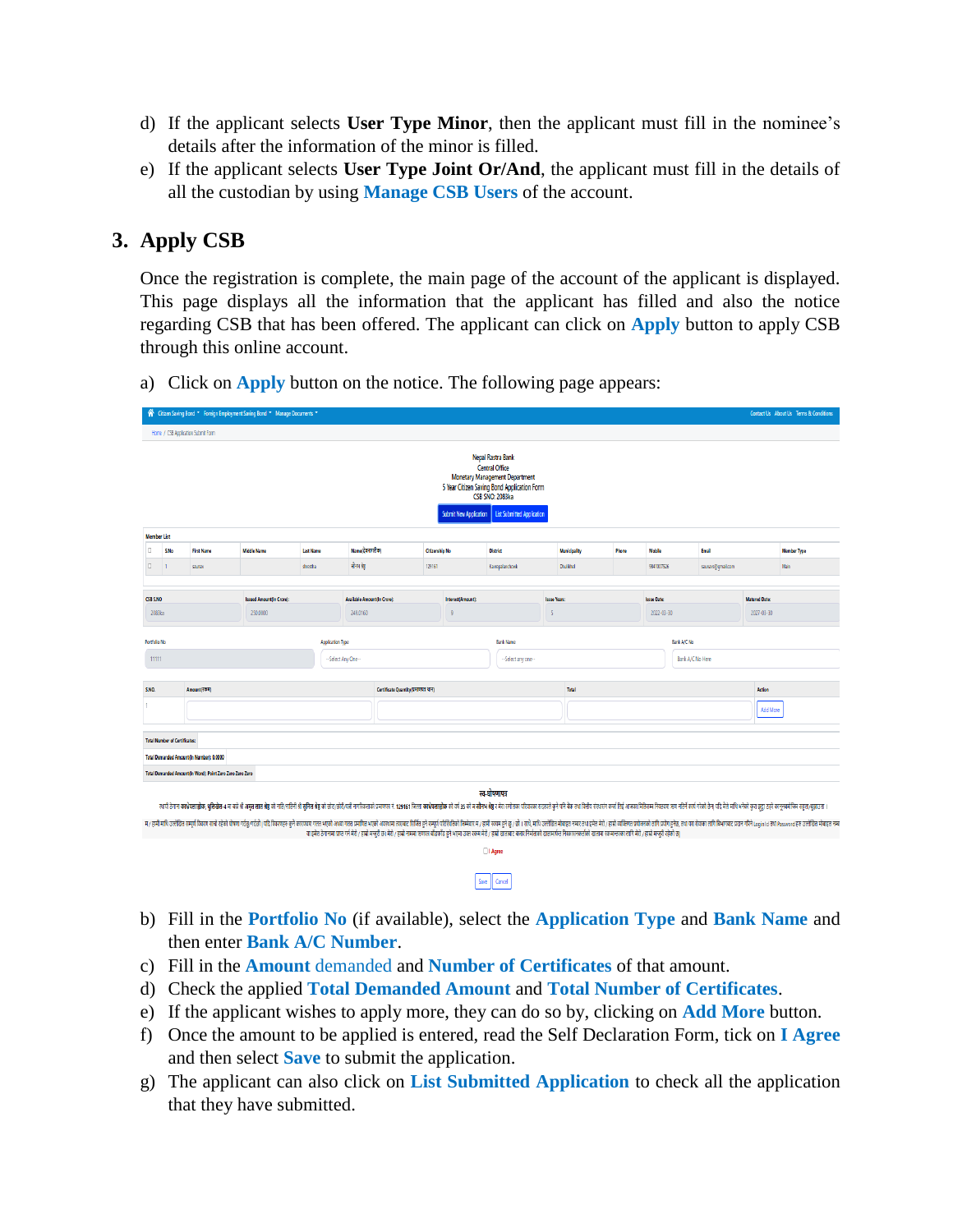#### **4. Manage CSB User Members**

a) If more than one applicant wishes to apply together, then they can do so by selecting User Type **Joint Or/And**. Once they have completed the registration process through this User Type, the system will ask for the registration of partner members. Applicant can also click on **Manage CSB User Members**, and then add the details of the partner members.

| Citizen Saving Bond ▼ Foreign Employment Saving Bond ▼ Manage Documents ▼ Manage CSB Users Members ▼<br>☎<br>Home / Citizens Saving Bond Joint Or Members / Add New |                             |                                            |                                                              |  |  |  |  |  |  |  |
|---------------------------------------------------------------------------------------------------------------------------------------------------------------------|-----------------------------|--------------------------------------------|--------------------------------------------------------------|--|--|--|--|--|--|--|
|                                                                                                                                                                     | <b>CSB Joint Or Members</b> |                                            | (All the nepali(देवनागरीक) input must be in nepali unicode.) |  |  |  |  |  |  |  |
|                                                                                                                                                                     | <b>First Name</b>           | <b>Middle Name</b>                         | <b>Last Name</b>                                             |  |  |  |  |  |  |  |
|                                                                                                                                                                     | <b>First Name</b>           | Middle Name                                | <b>Last Name</b>                                             |  |  |  |  |  |  |  |
|                                                                                                                                                                     | पहिलो नाम(देवनागरीक) *      | बीचको नाम(देवनागरीक)                       | थर (देवनागरीक) *                                             |  |  |  |  |  |  |  |
|                                                                                                                                                                     | पहिलो नाम(देवनागरीक)        | बीचको नाम(देवनागरीक)                       | थर (देवनागरीक)                                               |  |  |  |  |  |  |  |
|                                                                                                                                                                     | <b>District</b>             | <b>Municipality</b>                        | <b>Ward No</b>                                               |  |  |  |  |  |  |  |
|                                                                                                                                                                     | --Select any one--          | <b>Select Municipality</b><br>$\checkmark$ | $\check{~}$<br><b>Ward No</b>                                |  |  |  |  |  |  |  |
|                                                                                                                                                                     | <b>Citizenship No</b>       | Date Of Birth(BS) YYYY-MM-DD               | <b>Phone No</b>                                              |  |  |  |  |  |  |  |
|                                                                                                                                                                     | Citizenship No              | YYYY-MM-DD                                 | Phone No                                                     |  |  |  |  |  |  |  |
|                                                                                                                                                                     | <b>Mobile No</b>            | <b>Email Address</b>                       | <b>Temp Address</b>                                          |  |  |  |  |  |  |  |
|                                                                                                                                                                     | Mobile No                   | Email                                      | <b>Addresss</b>                                              |  |  |  |  |  |  |  |

#### **5. Upload Documents**

- a) Applicant must upload the copy of their Citizenship as well as all other documents required for the submission of application by clicking on **Manage Document** as shown below.
- b) Applicant must attach these documents by clicking on **Choose File** and then click on **Upload** button.
- c) Applicant can view the uploaded document by clicking on **Click Here to View** button or download it by clicking on **Download** button.

|                    | 2078-11-26 (Falgun/Thursday)   AD 2022-3-10 (March/Thursday) |                                                                           |                                                                                         |                                        | Logout $\blacksquare$ |  |
|--------------------|--------------------------------------------------------------|---------------------------------------------------------------------------|-----------------------------------------------------------------------------------------|----------------------------------------|-----------------------|--|
|                    |                                                              |                                                                           | <b>User Name: SAUNAV SHRESTHA</b><br><b>PF No: 11111</b><br>User Group: Normal(सामान्य) |                                        |                       |  |
| $\curvearrowright$ |                                                              | Citizen Saving Bond ▼ Foreign Employment Saving Bond ▼ Manage Documents ▼ |                                                                                         | Contact Us About Us Terms & Conditions |                       |  |
|                    | Home / Manage CSB Documents                                  |                                                                           |                                                                                         |                                        |                       |  |
|                    | <b>Upload CSB Documents</b>                                  |                                                                           |                                                                                         |                                        |                       |  |
|                    | <b>Citizenship Id</b>                                        | No file chosen<br>Choose File                                             | Upload                                                                                  | Download (pdf)                         |                       |  |
|                    | <b>Nominee Doc</b>                                           | Choose File<br>No file chosen                                             | Upload                                                                                  | Download (pdf)                         |                       |  |
|                    |                                                              |                                                                           |                                                                                         |                                        |                       |  |
|                    |                                                              |                                                                           |                                                                                         |                                        |                       |  |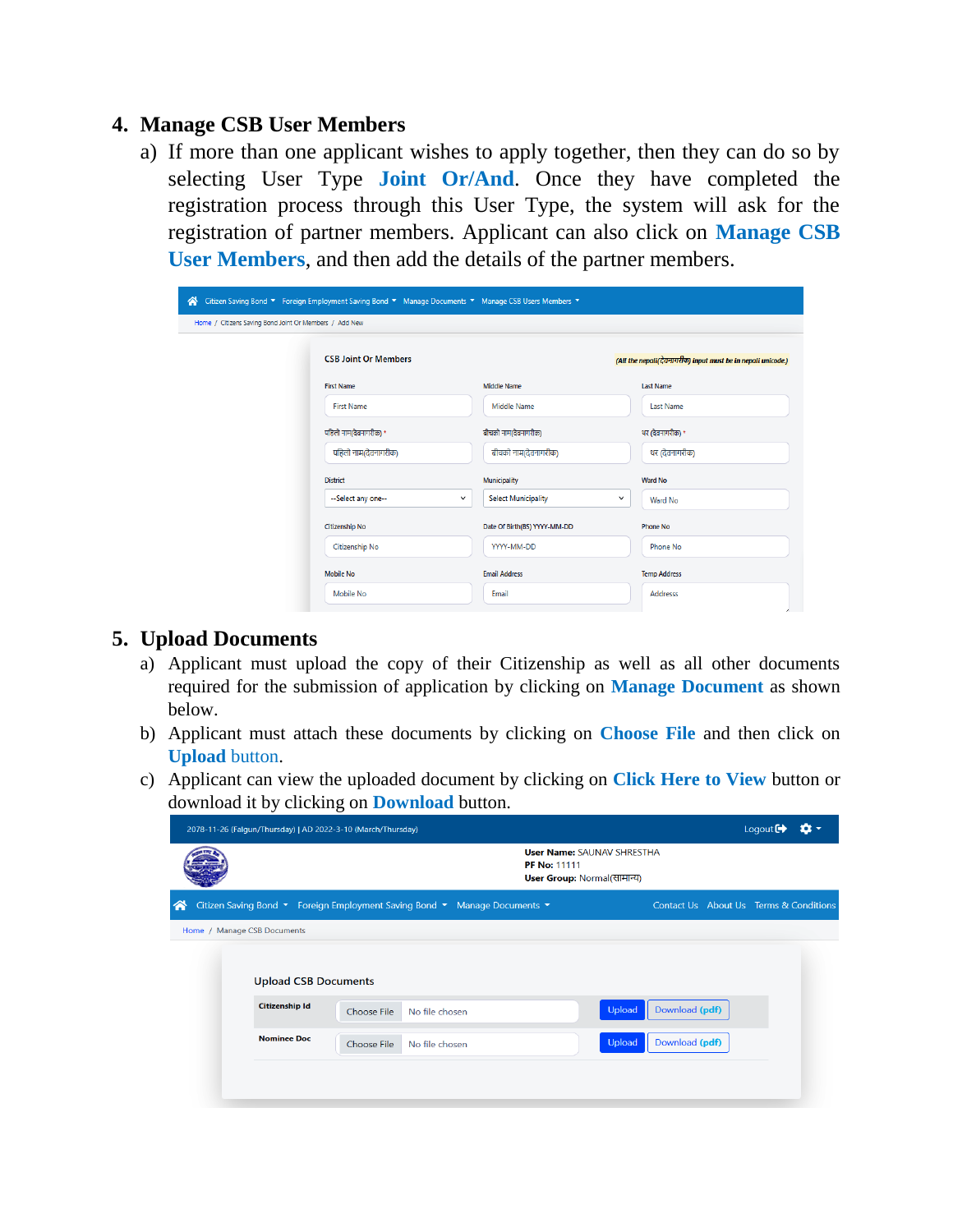## **6. View Accepted/Submitted Application**

Applicant can view all his/her submitted CSB with application process status by clicking on **Citizen Saving Bond** menu as shown below. They can enlist all the submitted application and all the accepted application by clicking on **All Submitted CSB** and **All Accepted CSB** button.

|                | 2078-11-26 (Falgun/Thursday)   AD 2022-3-10 (March/Thursday)                                                             |                           |        |                           |                       |              |                                      |                                        |              |                                                                  |            | Logout $\leftrightarrow$                                |                  |
|----------------|--------------------------------------------------------------------------------------------------------------------------|---------------------------|--------|---------------------------|-----------------------|--------------|--------------------------------------|----------------------------------------|--------------|------------------------------------------------------------------|------------|---------------------------------------------------------|------------------|
|                |                                                                                                                          |                           |        |                           |                       |              |                                      |                                        | PF No: 11111 | <b>User Name: SAUNAV SHRESTHA</b><br>User Group: Normal(सामान्य) |            |                                                         |                  |
|                | Citizen Saving Bond • Foreign Employment Saving Bond • Manage Documents •<br>∧<br>Contact Us About Us Terms & Conditions |                           |        |                           |                       |              |                                      |                                        |              |                                                                  |            |                                                         |                  |
|                |                                                                                                                          | Home / CSB Submitted List |        |                           |                       |              |                                      |                                        |              |                                                                  |            |                                                         |                  |
|                |                                                                                                                          |                           |        |                           |                       |              |                                      |                                        |              |                                                                  |            |                                                         |                  |
|                | All Accepted Application<br>All CSB Issues                                                                               |                           |        |                           |                       |              |                                      |                                        |              |                                                                  |            |                                                         |                  |
|                | $\Box$ S.No                                                                                                              | <b>CSB S.No</b>           |        | <b>CSB Unit Bank Name</b> | A/C No                | Amount(रकम)  | Certificate Quantity(प्रमाणपत्र थान) | <b>Demanded Amount Approved Amount</b> |              |                                                                  |            | Intrest Rate Auction Intrest Half Yearly Intrest Status |                  |
| 0 <sub>1</sub> |                                                                                                                          | 2083ka                    | 5 Year | Machhapuchhre Bank Ltd.   | 34535                 | 1,000,000.00 | $\overline{2}$                       | 2,000,000.00                           | 2,000,000.00 | 9.00                                                             | 900,000.00 | 90,000.00                                               | Pending Approval |
| $\Box$ 2       |                                                                                                                          | 2083ka                    | 5 Year | <b>ABC Nepal</b>          | 8678686876            | 200,000.00   |                                      | 200,000.00                             | 200,000.00   | 9.00                                                             | 90,000.00  | 9.000.00                                                | Pending Approval |
| $\Box$ 3       |                                                                                                                          | 2083ka                    | 5 Year | <b>ABC Nepal</b>          | 8678686876 300,000,00 |              |                                      | 300,000.00                             | 300,000.00   | 9.00                                                             | 135,000.00 | 13,500.00                                               | Pending Approval |

# **7. Change Password**

Applicant can change their password by clicking on the setting button on the right top end of their account. By clicking on the **Change Password** button, the following page appears. Applicants can simply type the desired password and the click on **Change Password**.

| 2078-11-26 (Falgun/Thursday)   AD 2022-3-10 (March/Thursday)                |                             |                                                                                  | Logout<br>ta -             |
|-----------------------------------------------------------------------------|-----------------------------|----------------------------------------------------------------------------------|----------------------------|
|                                                                             |                             | <b>User Name: SAUNAV SHRESTHA</b><br>PF No: 11111<br>User Group: Normal(सामान्य) | Change Password<br>Profile |
| « Citizen Saving Bond ▼ Foreign Employment Saving Bond ▼ Manage Documents ▼ |                             | Contact Us About                                                                 | Logout<br><b>ns</b>        |
| Home / Change Password                                                      |                             |                                                                                  |                            |
|                                                                             |                             |                                                                                  |                            |
|                                                                             | <b>Change Password</b>      |                                                                                  |                            |
|                                                                             | Old Password                |                                                                                  |                            |
|                                                                             | Old Password here           |                                                                                  |                            |
|                                                                             | <b>New Password</b>         |                                                                                  |                            |
|                                                                             | New Password here           |                                                                                  |                            |
|                                                                             | <b>New Confrim Password</b> |                                                                                  |                            |
|                                                                             | New Confrim Password here   |                                                                                  |                            |
|                                                                             |                             | Change Password                                                                  |                            |